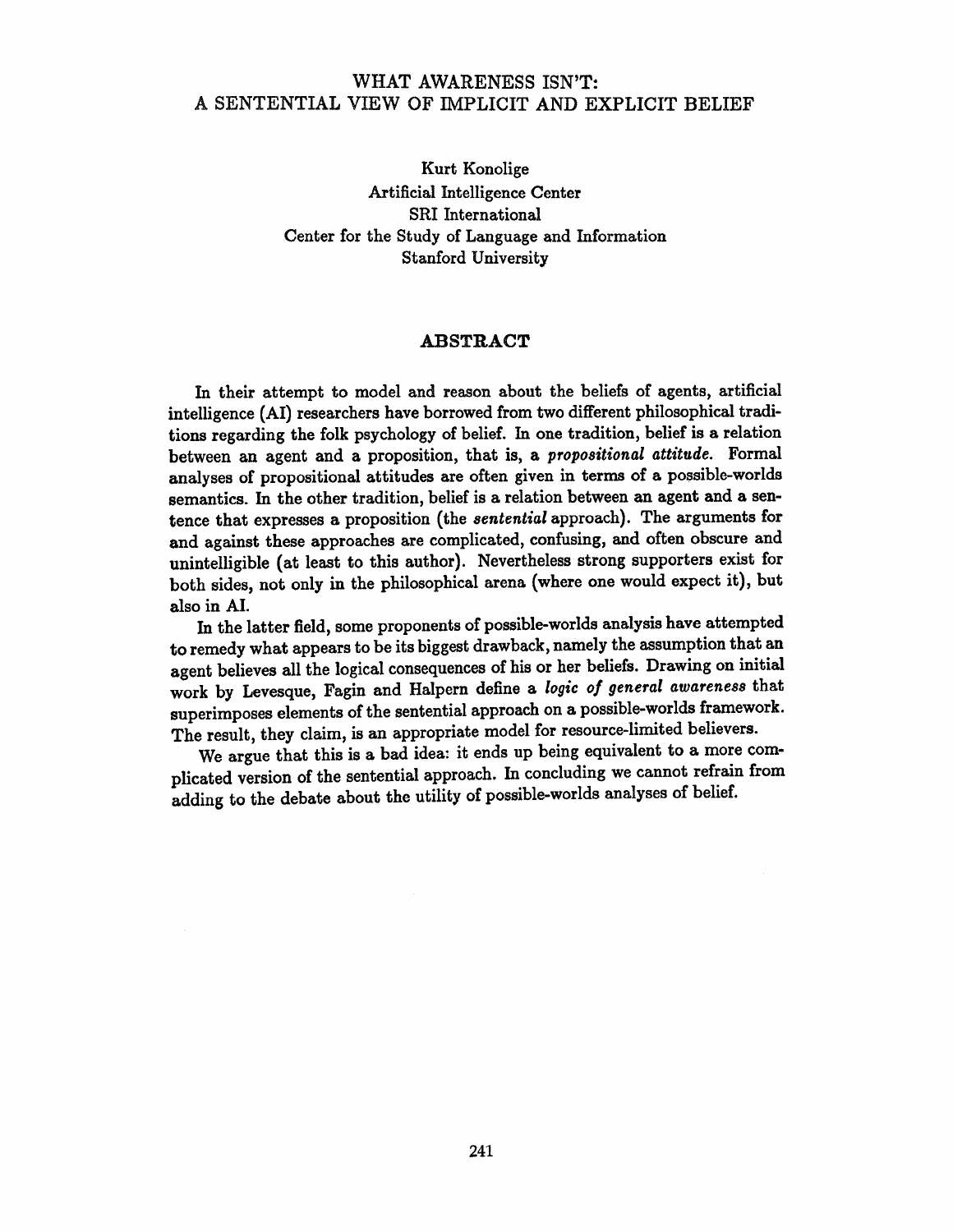## Introduction

Artificial Intelligence has borrowed from two different philosophical traditions for its formalizations of belief and knowledge. In one tradition, belief is a relation between an agent and a proposition, that is, belief is a *propositional attitude*. In the other tradition, belief is a relation between an agent and a sentence that expresses a proposition. We will call this the sentential approach.

The propositional attitude approach has an elegant formalization using in the possibleworld semantics developed by Hintikka  $[4]$  and Kripke  $[8]$ . As is well known, as long as no "impossible" worlds are allowed, this semantics enforces the condition that an agent's beliefs are closed under logical consequence. It is appropriate only for agents who are perfect reasoners with infinite computational capabilities, something which is not realistic for either human or computer agents. Hintikka [5] called this undesirable property *logical omniscience*, a somewhat ambiguous term; here we will use the more precise expression *consequential closure*.

Although it is an idealization, the possible-worlds model is popular because it lends itself to logical analysis. By contrast, the formalization of sentential belief can be relatively complicated, as seen in the work of McCarthy [10], Perlis [12], Konolige [6], and others. Yet because<br>it does not make the assumption of consequential closure, it comes closer to capturing the behavior of real agents.

In a recent paper, Fagin and Halpern [2] attempt to deal with the problem of resourcelimited reasoning (among others) by combining features of the two approaches. They are motivated by an idea of Levesque's [9]: that there is a distinction between *explicit beliefs* (those beliefs an agent actually has or professes to) and *implicit beliefs* (all the logical consequences of his implicit beliefs). In their logic of general awareness, Fagin and Halpern represent implicit beliefs in the usual fashion with a possible-worlds semantics. To account for explicit belief in this model, they introduce a syntactic filter at each possible world, so that explicit beliefs are implicit beliefs restricted to those sentences allowed by the filter. In the language, they use an *awareness operator* to specify the filter; hence the name of the logic. Awareness is a syntactic concept, since its argument is interpreted as a sentence, rather than a proposition.

It seems clear that a logic of general awareness can indeed model resource-limited reasoning from beliefs. However, implicit in the paper is the notion that it is the marriage (unholy though it may be!) of sentential and propositional approaches that is responsible for this result, so that the "elegance and intuitive appeal of the semantic [i.e., possible-worlds] approach" is preserved. Here we take a critical view of this position, and argue that a logic of general awareness is essentially equivalent to the sentential approach, but the addition of possible-worlds elements adds unmotivated and unintuitive complications.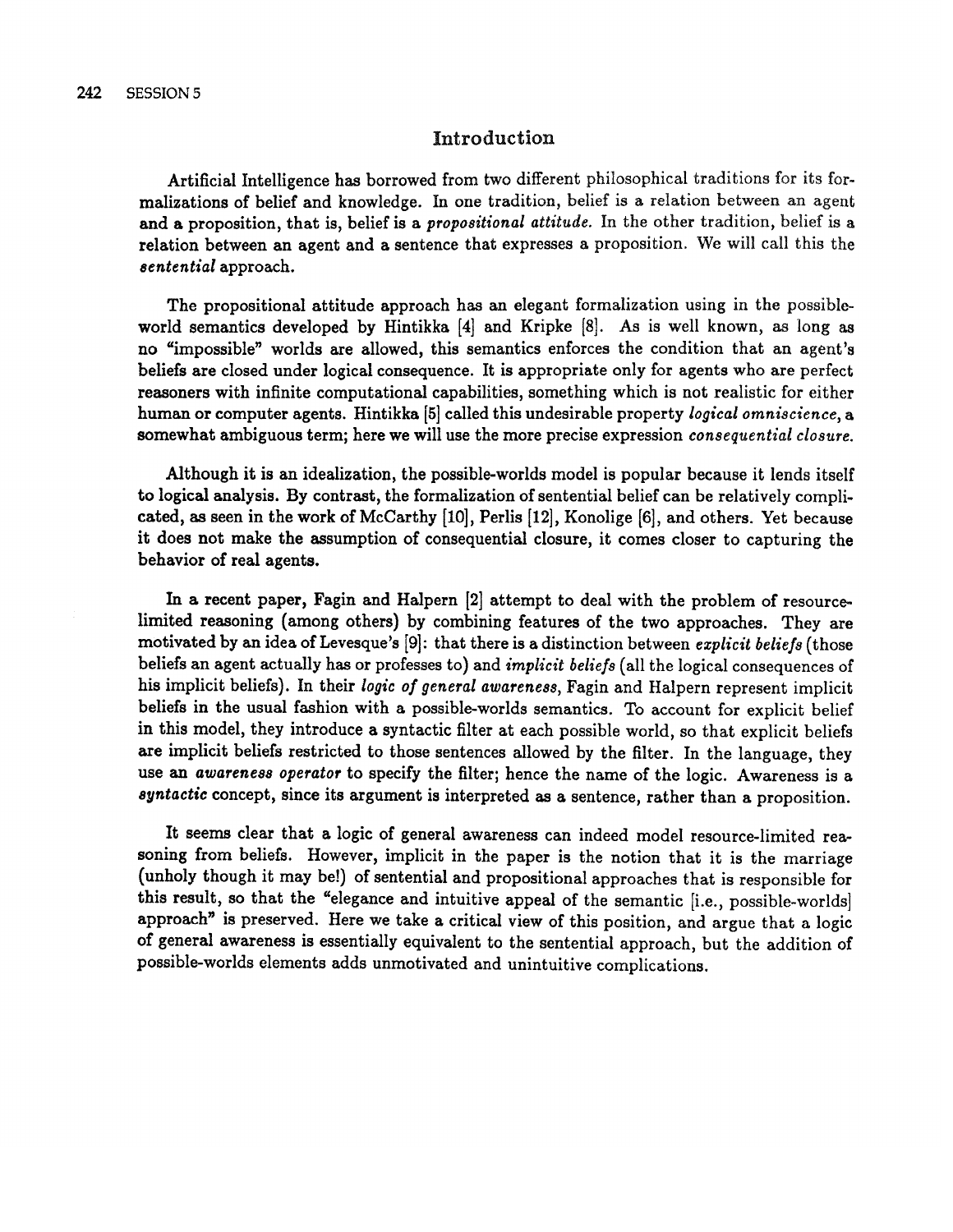### The Argument

### A sentential view of explicit and implicit belief

In the sentential view, beliefs are represented as sets of statements or sentences. In its simplest form, the distinction between implicit and explicit belief can be represented by the following diagram:  $\mathbf{r}$  form, the distinction between implicit and explicit belief can be represented by the representation by the representation by the set of  $\mathbf{r}$ 



Figure 1. Explicit and implicit belief.

The set of implicit beliefs is the set of logical consequences of the explicit beliefs. If the explicit beliefs are inconsistent, the implicit beliefs are every sentence of the language. The set of implicit beliefs is the set of logical consequences of the explicit beliefs. If the explicit beliefs. If the explicit beliefs. If the explicit beliefs. If the explicit beliefs. If the explicit beliefs. If the e

In the sentential approach, the explicit beliefs are normally considered to be primary, that is, they represent the beliefs of the agent, and the implicit beliefs are derived from them by closure under logical consequence. Generally, in giving a formal characterization of explicit beliefs, one attempts to capture how agents syntactically derive one belief from others. One example of this type of system is the *deduction model* (Konolige [7]). This model is based on the observation that AI knowledge bases usually consist of a core set of basic beliefs and a example of the construction is the *deduction is the based of the consequences* of the consequences of the consequences  $\frac{1}{\sqrt{2}}$  $\omega$ .

Unhappy with the syntactic characterization of explicit belief, Levesque [9] attempted to characterize explicit belief using a semantics similar to possible-worlds analyses of implicit be-<br>lief. This analysis has some severe problems in modeling resource-limited reasoning, however,  $\frac{1}{2}$  characterize explicit belief using a semantic similar to possible-worlds analyses of  $\frac{1}{2}$  implicit be-worlds and  $\frac{1}{2}$  implicit be-worlds and  $\frac{1}{2}$  implicit be-worlds and  $\frac{1}{2}$  implicit be-world lief. This analysis has some severe problems in modeling resource-limited reasoning, however,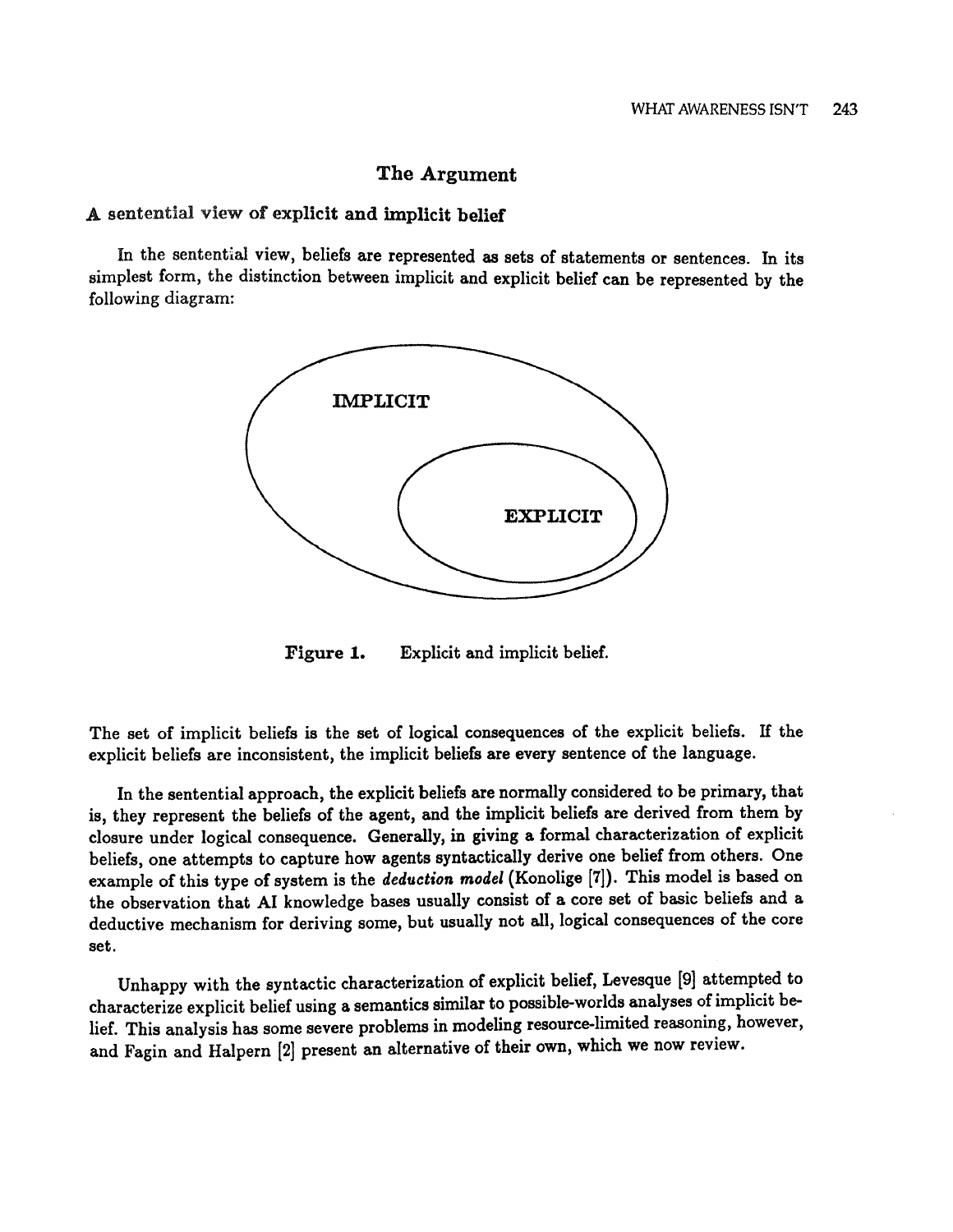#### A logic of general awareness

For our purposes, we can restrict the logic to the simple case of a single believer, Ralph.

We assume a standard propositional language with negation and conjunction as the basic operators, together with a distinguished primitive proposition  $\perp$ , which is always interpreted as false. To this we add three unary modal operators:  $B$  (explicit belief),  $L$  (implicit belief), and  $A$  (awareness). All intermixtures are permitted, e.g.,  $BAL\phi$ .

as false. To this we add three unary modal operators: *B (ezplicit belief), L (implicit belief),* 

**A** *Kripke structure for general awareness* is a tuple  $M = (S, \pi, S)$ is a transitive, euclidean, and serial binary relation on S (the *accessibility relation*). For each possible world s,  $A(s)$  is a set of sentences of the modal language such that  $\bot \in A(s)$ . At least initiallly, this is the *only* restriction on  $A(s)$ . The formulas in  $A(s)$  are those Ralph in state  $s$  is "aware of," but does not necessarily believe. Fagin and Halpern stress that various restrictions can be placed on awareness to capture a number of different meanings for "aware of." We discuss this in the next section.

The semantics of the language is given by the truth relation  $\models$ , defined as follows:

restrictions can be placed on awareness to capture a number of different meanings for ~aware

| $M, s \models p$ ,<br>if p is a primitive proposition and $\pi(s,p) = \text{true}$ .<br>$M, s \models \neg \phi$<br>if $M, s \not\models \phi$ .<br>$M, s \models \phi \land \psi \text{ if } M, s \models \phi \text{ and } M, s \models \psi.$<br>(1)<br>$M, s \models L\phi$<br>if $M, t \models \phi$ for all t such that tBs.<br>$M, s \models B\phi$<br>if $\phi \in \mathcal{A}(s)$ and $M, t \models \phi$ for all t such that $t\beta s$ .<br>$M, s \models A\phi$<br>if $\phi \in \mathcal{A}(s)$ . | $M, s \not\models \bot$ |
|---------------------------------------------------------------------------------------------------------------------------------------------------------------------------------------------------------------------------------------------------------------------------------------------------------------------------------------------------------------------------------------------------------------------------------------------------------------------------------------------------------------|-------------------------|
|---------------------------------------------------------------------------------------------------------------------------------------------------------------------------------------------------------------------------------------------------------------------------------------------------------------------------------------------------------------------------------------------------------------------------------------------------------------------------------------------------------------|-------------------------|

 $\mathbb{R}^{\mathbb{Z}}$  $\ddot{\phantom{a}}$  . (s). (s). obeys both the positive introspection axiom  $L\phi \supset LL\phi$ , the negative introspection axioms  $\neg L\phi \supset L\neg L\phi$ , and the consistency axiom  $\neg L\bot$ . This is by virtue of the accessibility relation being transitive, euclidean, and serial, respectively. In short, if we restrict the language to just *L*, we have the belief logic of weak *S*5, plus the consistency axiom (see Halpern and  $\delta$  franchisear,  $[3]$ .

As Fagin of all sentences, then  $B\phi \equiv L\phi$  for all  $\phi$ , and explicit and implicit belief are identical.

just L, we have the belief logic of weak \$5, plus the belief logic of weak \$5, plus the consistency axiom (see<br>In the belief logic of weak \$5, plus the consistency axiom (see belief logic) and the consistency axiom (see b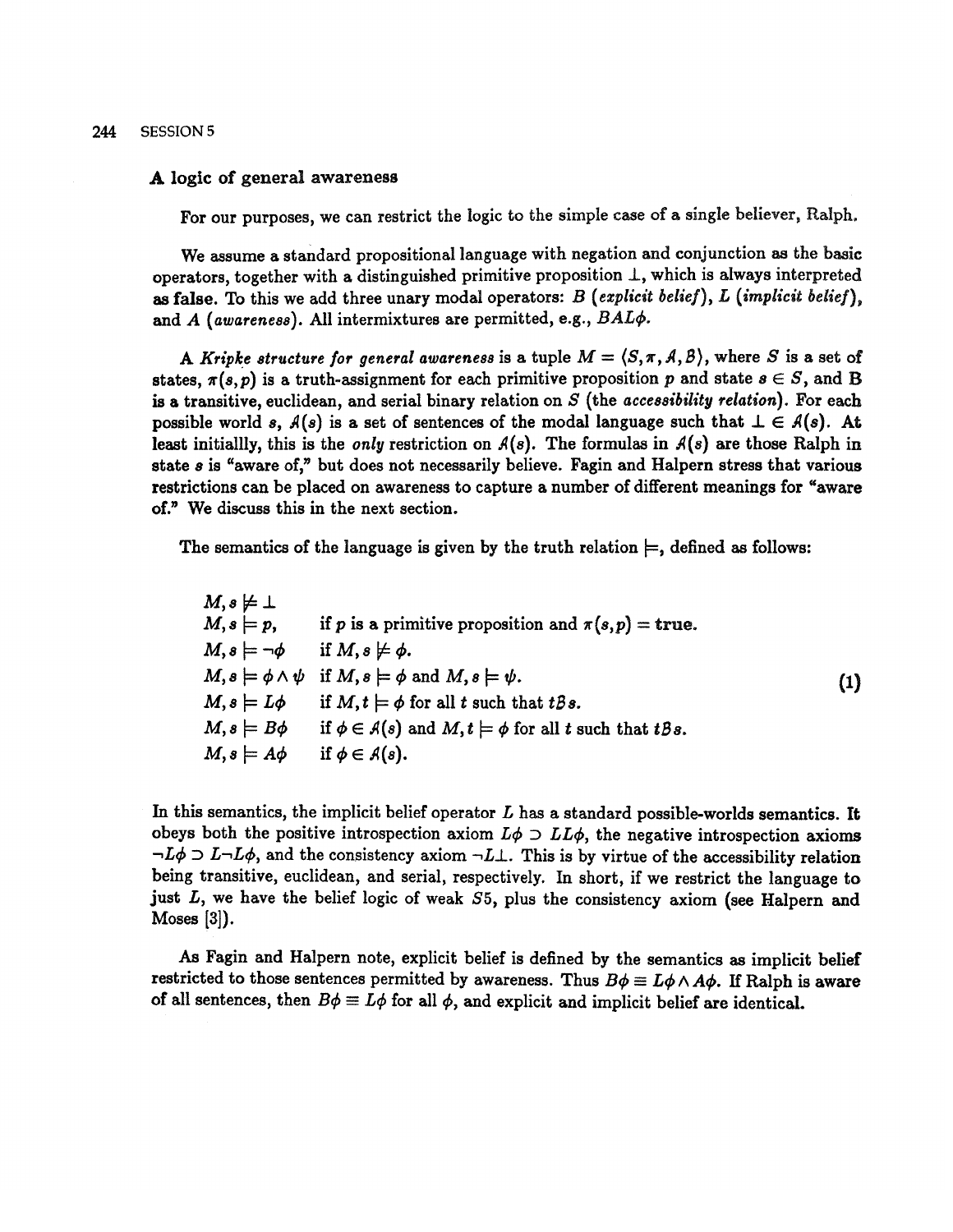### What is awareness?

Suppose we are trying to represent the behavior of a knowledge base (which we again call Ralph), which responds yes to some queries and no to others. B $\phi$  then means that the Ralph responds yes to the query  $\phi$ , and  $\neg B\phi$  is the no response. What can we interpret awareness as in this situation? The suggested meaning for  $A\phi$  is "Ralph is able to determine whether or not  $\phi$  follows from his initial premises in time  $T.^{n}1$ . That is, the sentences Ralph is "aware of" are some class for which it is easy to do deductions, or to show that no deductions exist. We can draw this picture to represent the various sets of sentences and their relationships:

of" are some class for which it is easy to do deductions, or to show that no deductions exist.



Figure 2. Awareness and belief.

Note that this is the same as our previous picture, except that the intersection of awareness and implicit belief is what defines the explicit beliefs. Logical consequence has taken over the role of deduction from an initial set of beliefs; the awareness filter restricts explicit beliefs to a subset of the consequences. However, unlike Levesque's scheme, the awareness filter is a purely syntactic notion; the set of sentences in the aware set is arbitrary (with the exception  $\alpha$  subset of the consequences. However, unlike Leves, the awareness filter is awareness filter is awareness filter is awareness filter is awareness filter is awareness filter is awareness filter is awareness filter is a

The logic of general awareness thus characterizes agents as perfect reasoners, restricted in some way to considering a subset of possible sentences to reason about. Now we ask two

purely syntactic notion; the set of sentences in the aware set is arbitrary (with the exception

The logic of general awareness thus characterizes agents as perfect reasoners, restricted as perfect reasoners, restricted and the logical construction of the logical construction of the logical construction of the logical in some way to compute that if agin and Halpern use is "[Kalph] is able to compute the truth of  $\phi$  within time  $I$ . they have incorrect or incomplete information about the world.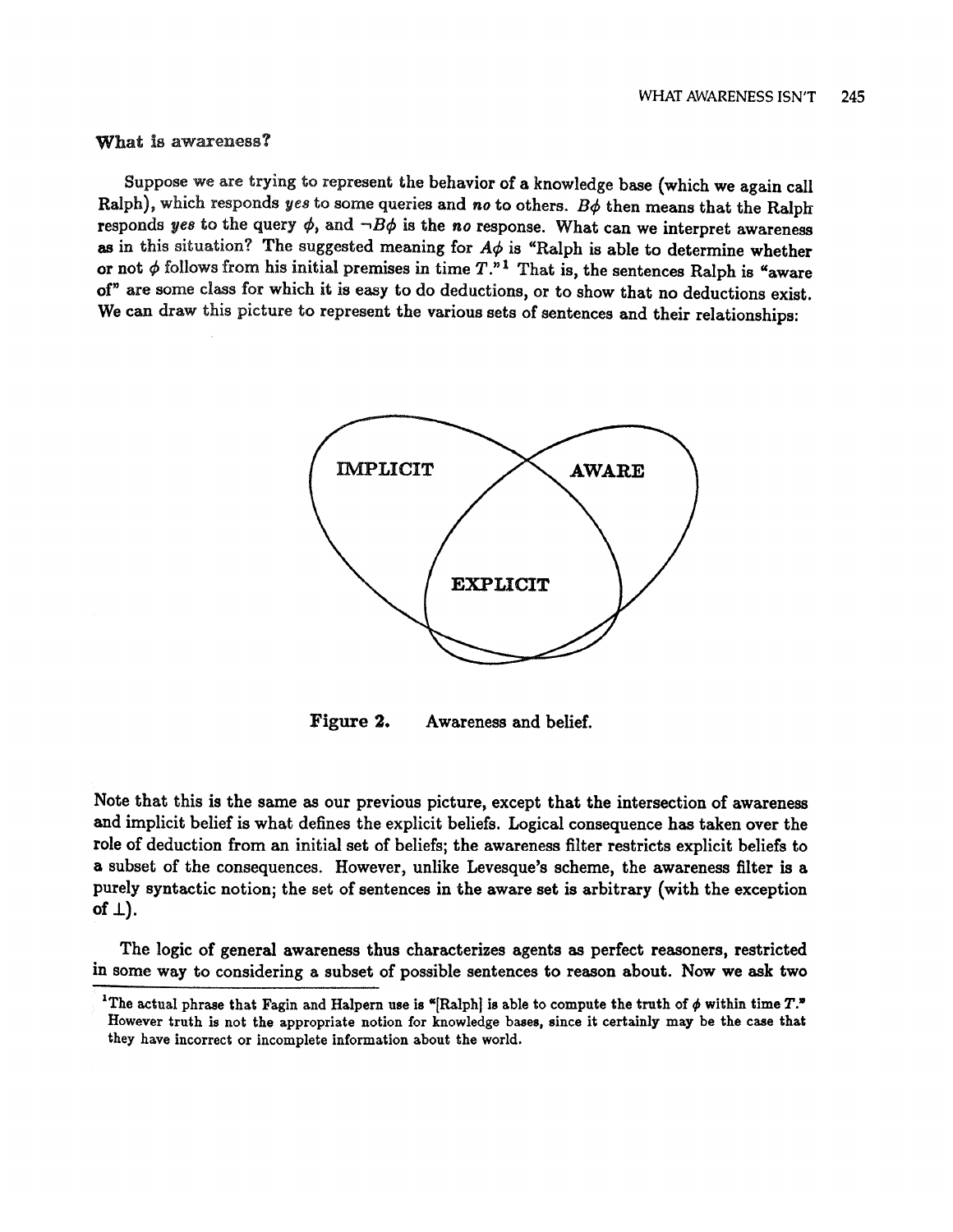questions:

- 1. Does the possible-world semantics play an essential role in this approach?
- 2. How intuitive and useful is the general notion of an awareness-limited perfect reasoner for representing limited reasoning?

#### The role of possible-world semantics

In his original work on knowledge and belief, Hintikka [4] used a possible-worlds semantics to systematize various principles he proposed to govern the consistency ("defensibility") of sets of sentences about knowledge and belief. These principles were derived first, from various arguments; it was only fortuitous that conditions on accessibility, such as transitivity and reflexivity, would (as Kripke showed) turn out to be equivalent. For example, consider the axiom of "negative introspection:"

$$
\neg B\phi \supset B\neg B\phi \tag{2}
$$

This sentence states a condition on Ralph's introspective capabilities, namely, he knows when he doesn't belief something. In Kripke models, this condition is enforced by making the accessibility relation euclidean (if  $x\beta y$  and  $x\beta z$ , then  $y\beta z$ ). The semantical analysis makes the negative introspection rule valid, but does not give us any insight into the nature of introspection. For example, the fact that  $\beta$  is euclidean does not help us to predict what other introspective capabilities Ralph should have, or how negative introspection might break down or degrade in certain situations. Kripke models do not give us the principles upon which we might build and defend a theory of belief, but they are a useful formal tool for analyzing the properties of various modal logical systems.

In the case of awareness, the formal correspondence between accessibility conditions and sets of awareness sentences breaks down; hence the connection between accessibility conditions and belief is ruptured. For example, suppose Ralph believes  $p$ ; we conclude that all of  $Bp$ , Ap, and Lp are true. What is required for  $BBp$  to be true? We know  $BBp \equiv (LBp \wedge ABp) \equiv$  $(LLp \wedge LAp \wedge ABp)$ , and by transitivity  $LLp$  is true. We need the further conditions:

- 1.  $A\phi \supset LA\phi$  (semantically, if  $\phi \in \mathcal{A}(s)$  and  $t\beta s$ , then  $\phi \in \mathcal{A}(t)$ ), and
- 2.  $B\phi \supset AB\phi$ .<sup>2</sup>

<sup>&</sup>lt;sup>2</sup>Fagin and Halpern suggest that a self-reflective Ralph will be aware what he is aware of, and suggest for this case the condition that if  $\phi \in A(s)$ , then  $A\phi \in A(s)$ . This makes the sentence  $BAp$  true, but says nothing about awareness of *beliefs*, that is,  $ABp$ . case the condition that if ~b E ~(s), then A¢E ~(s). This makes the sentence *BAp* true, but says nothing about awareness of *beliefs,* that is, *ABp.*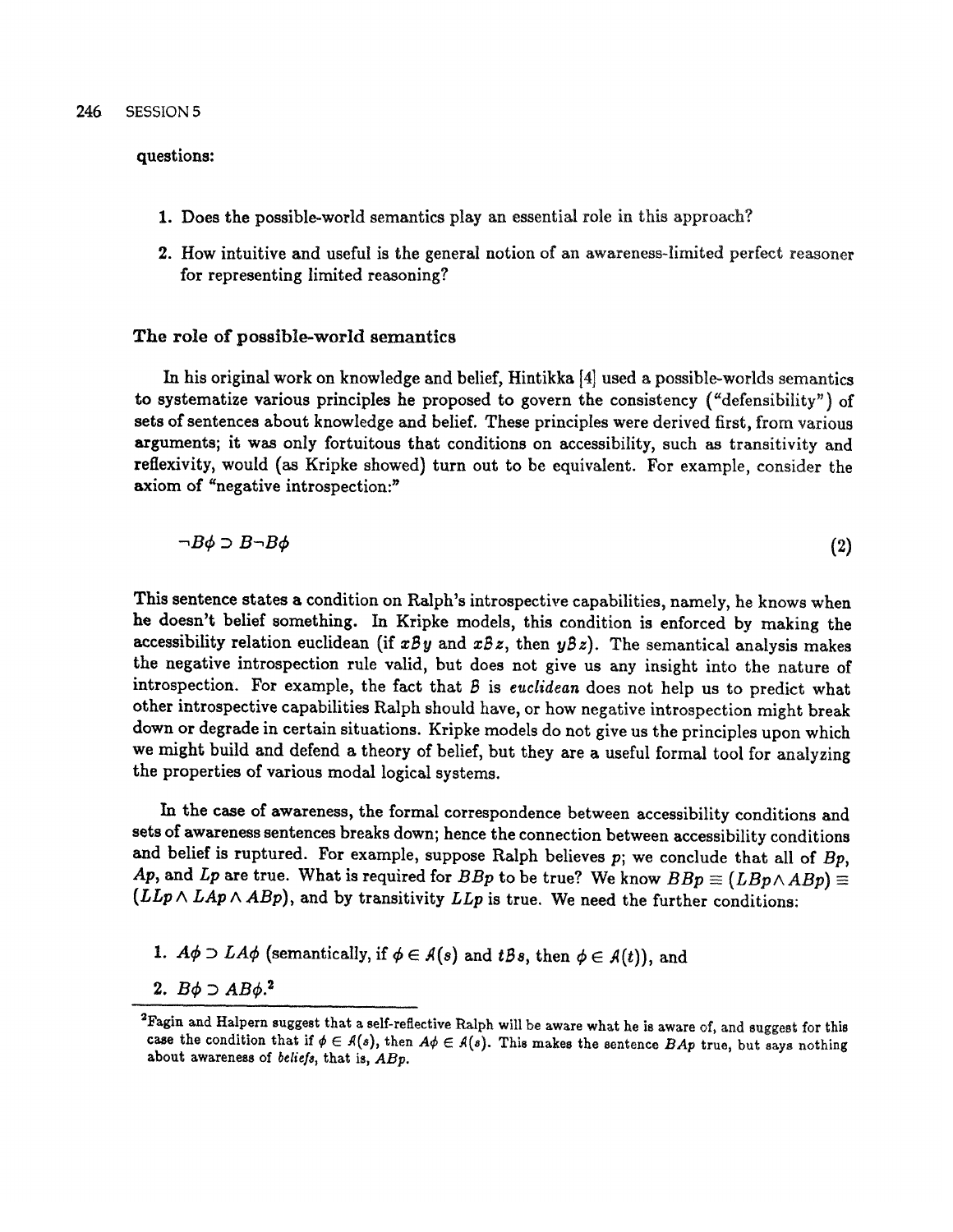of introspective properties obtainable in Kripke semantics is not present in the logic of general  $\alpha$  introduce properties obtained in Kriepke semantics is not present in the logic of general in the logic of general in the logic of general in the logic of general in the logic of general in the logic of general in the

 $\frac{F}{\text{Recall}}$  that belief is defined as the intersection of those sentences  $\frac{F}{\text{Recall}}$  is aware of with the sentences he implicitly believes: sentences he implicitly believes:

 $M, s \models B\phi$  if  $\phi \in \mathcal{A}(s)$  and  $M, t \models \phi$  for all t such that  $t\beta s$ 

The first half of the conjunction refers explicitly to a set of sentences (those in  $A(s)$ ); the second half implicitly by the use of possible worlds. It is possible to give this second set a syntactic characterization also. As we have noted,  $L$  is axiomatized as weak  $S5$  plus consistency. Moore [11] has shown that weak  $S5$  characterizes stable sets. A set  $S$  is stable if it contains all tautologies, is closed under *modus ponens*, and obeys the following conditions:

1. If 
$$
\phi \in S
$$
,  $L\phi \in S$ .  
2. If  $\phi \notin S$ ,  $\neg L\phi \in S$ .

So from a sentential point of view, models of general awareness consist of a stable set intersected with an arbitrary awareness set.

### Resource-limited reasoning with awareness

How compelling is the picture of resource-limited reasoning presented by the logic of limited awareness (Figure 2)? What we are asking here is if there is any motivation from our intuitions about folk-psychological notions of belief. For example, the deduction model seems plausible in its general form, because agents learn facts about the world from their observations or from being told, and then go on to deduce further consequences. We might expect to characterize the beliefs of a resource-limited agent by noting what facts he learns, and what rules he uses to infer other facts. Such a model would be useful in predicting the behavior of the agent, given partial information about his beliefs.

On the other hand, the logic of general awareness represents agents as perfect reasoners, restricted to considering some syntactic class of sentences. There don't seem to be any clear intuitions that this is the case for human or computer agents. As an exercise, here are two nossible psychological stories that would fit into the awareness framework: possible psychological stories that would fit into the awareness framework: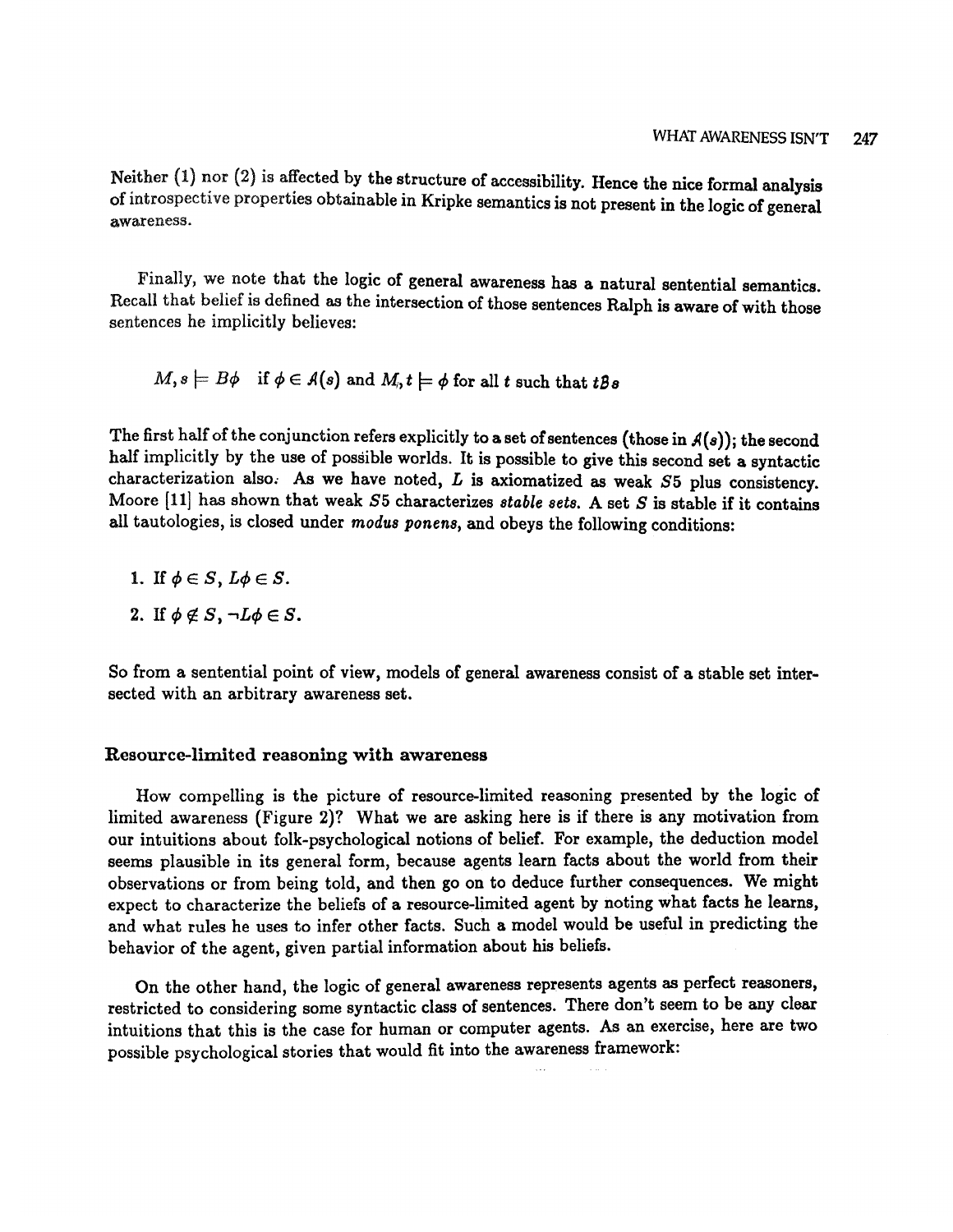- 1. Agents compute all logical consequences of their beliefs, throwing away those not in the awareness set, perhaps because of memory limitations. This is not a plausible story, because agents are also affected by time limitations.
- but do not pursue those lines of reasoning which require deriving sentences not in the 2. Agents use a complete logical deduction system to compute consequences of beliefs, awareness set. This is plausible, because incomplete derivations of this nature could be accomplished with limited space and time resources, given tight enough syntactic restrictions on the derivable sentences. However, this particular story is just the deduction model of belief. strictions on the derivative sentences. However, this particular story is just the deduction of derivative story is just the deduction of the deduction of the deduction of the deduction of the deduction of the deduction of

## Conclusion: propositional attitudes and possible worlds

It does not seem that there is much to be gained by considering a logic of general awareness, at least as far as modeling resource-limited reasoning from beliefs is concerned. It is no more powerful than current sentential logics, and can be re-expressed in these terms. The practice of mixing sentential and possible-world elements in the semantics does not preserve the elegance of the latter, or offer any essential insight into the psychological nature of explicit belief.

of belief are irreconcilable and should not be intermixed, but rather that the introduction of possible worlds bears rethinking. As Stalnaker [13] notes, in possible-world analyses of belief, possible worlds are simply a formal device for saying what a proposition is. If we define propositions as sets of possible worlds, then we can easily analyze their properties. However, ease does not mean accuracy: as we have noted, the undesirable property of consequential closure emerges from this analysis.

Yet the idea of possible worlds has a certain intuitive appeal - one speaks of epistemic alternatives, as if there were worlds that, for all Ralph knows, could be the actual world. The problem is that epistemic alternatives do not seem to be anything at all like possible worlds. For example, Ralph, being a good computer scientist, doesn't really know whether  $P = NP$ , so there should be some epistemic alternatives in which it is true, and some in which it is false. Yet because it is a question of mathematics,  $P = NP$  is either true in all possible worlds, or false in all of them. Similarly, we might argue that although the laws of physics are obeyed in all possible worlds, Ralph may not have a very good idea of how physical systems behave, and so his epistemic alternatives include worlds that are clearly physically impossible.

If epistemic alternatives are not possible worlds, what are they? Perhaps they are something like the "notional worlds" of Dennett [1]. Whatever they are, it seems that Ralph's inferential capabilities will play a role in their definition. For suppose that Ralph can believe  $\phi$  and  $\phi \supset \psi$  without inferring  $\psi$ . Then there will be epistemic alternatives in which  $\phi$  and  $\phi \supset \psi$  are true, but  $\psi$  is not. On the other hand, if Ralph always infers  $\psi$  from  $\phi$  and  $\phi \supset \psi$ , then all epistemic alternatives will be closed under this inference.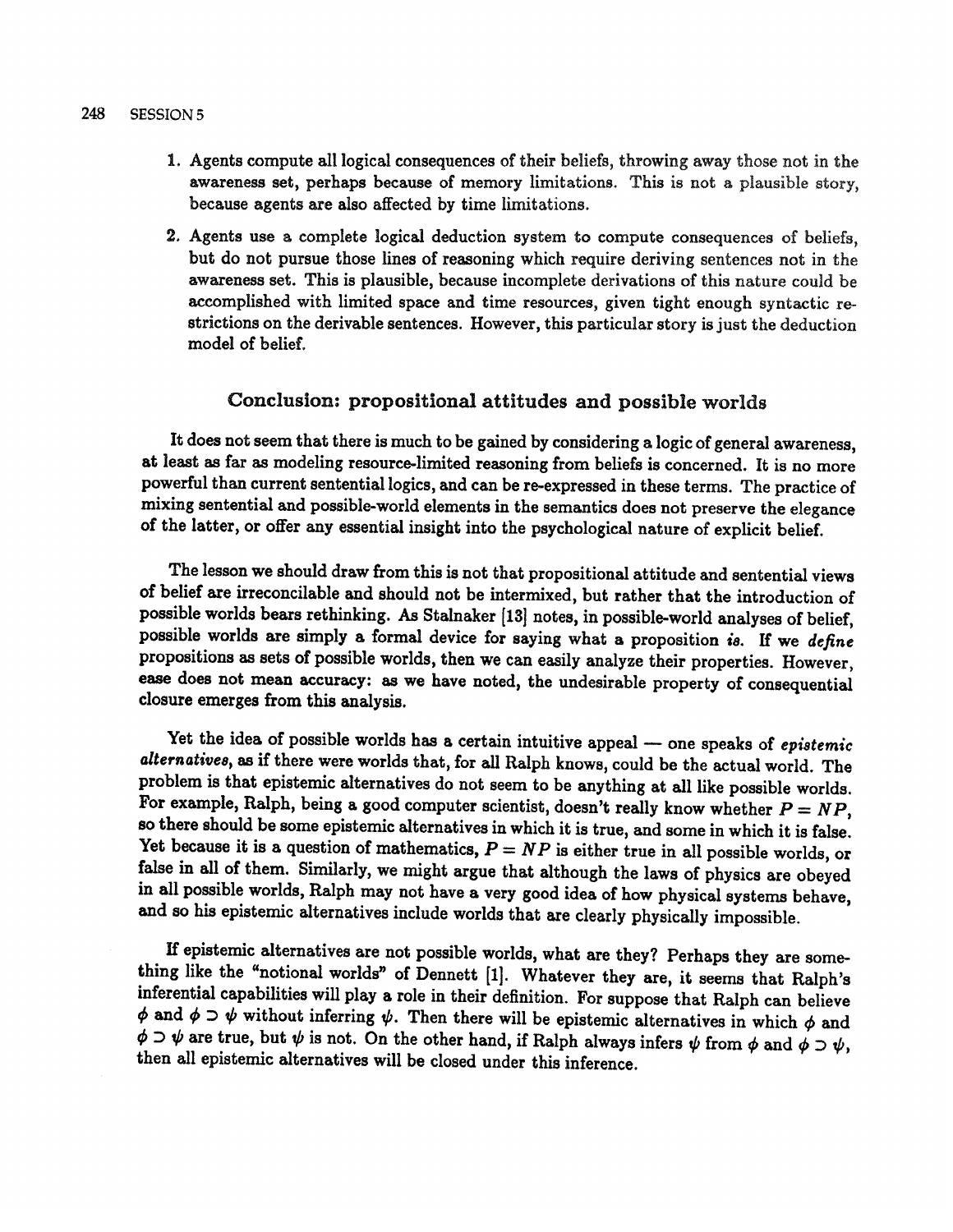Well, this is obviously not a complete or very convincing story about propositional attitudes and belief. Still, fully fieshed out, it may be a reasonable alternative to the normal formalization using possible worlds.

#### Acknowledgements

I am grateful to David Israel and Joe Halpern for their comments on an earlier draft of this paper. This research was supported in part by Contract N00014-85-C-0251 from the Office of Naval Research, and in part by a gift from the Systems Development Foundation.

#### References

[1] Dennett, D. C. (1982). Beyond belief. In Thought and Object, A. Woodfield editor, Clarendon Press, Oxford, pp. 1-95.

E. Meltzer and D. Michie editors, Edinburgh University Press, Edinburgh, Scotland  $\frac{120 - 147}{ }$ 

- $B \cdot D$  d. Michie editors, Edinburgh University Press, Edinburgh University Press, Edinburgh University Press, Edinburgh, Scotland, Scotland, Scotland, Scotland, Scotland, Scotland, Scotland, Scotland, Scotland, Scotland, ragin, n. and pp. 491-501.
- ceedings of the Ninth International Joint Conference on AI, Los Angeles, California, naiperii, J.<br>1910 - Alexandria II AI, Los Angeles, California, pp. 479-490.
- belief: preliminary draft. In Proceedings of the Ninth International Joint Conference on AIMUIKKA, J. (1904). Anowicage and Dene
- [5] Hintikka, J. (1975). Impossible possible worlds vindicated. *J. Philosophical Logic* 4, pp. 475-484.
- [5] Hintikka, J. (1975). Impossible possible worlds vindicated. *J. Philosophical £o9ie 4,*   $\mathbf{v}$ ononge,  $\mathbf{v}$ . Park, California.
- planning system. Artificial Intelligence Center Tech Note 232, SRI International, Menlo  $\sum_{i=1}^{\infty}$
- [7] Konolige, K. (1984). *A Deduction Model of Belief and its Logics.* Doctoral thesis, Stanfor the University Computer Standard Computer Standard Standard, California. California. California. California
- [8] Kripke, S. A. (1963). Semantical considerations on modal logics. *Acta Philsophica Fennevesque, n. s.* (18